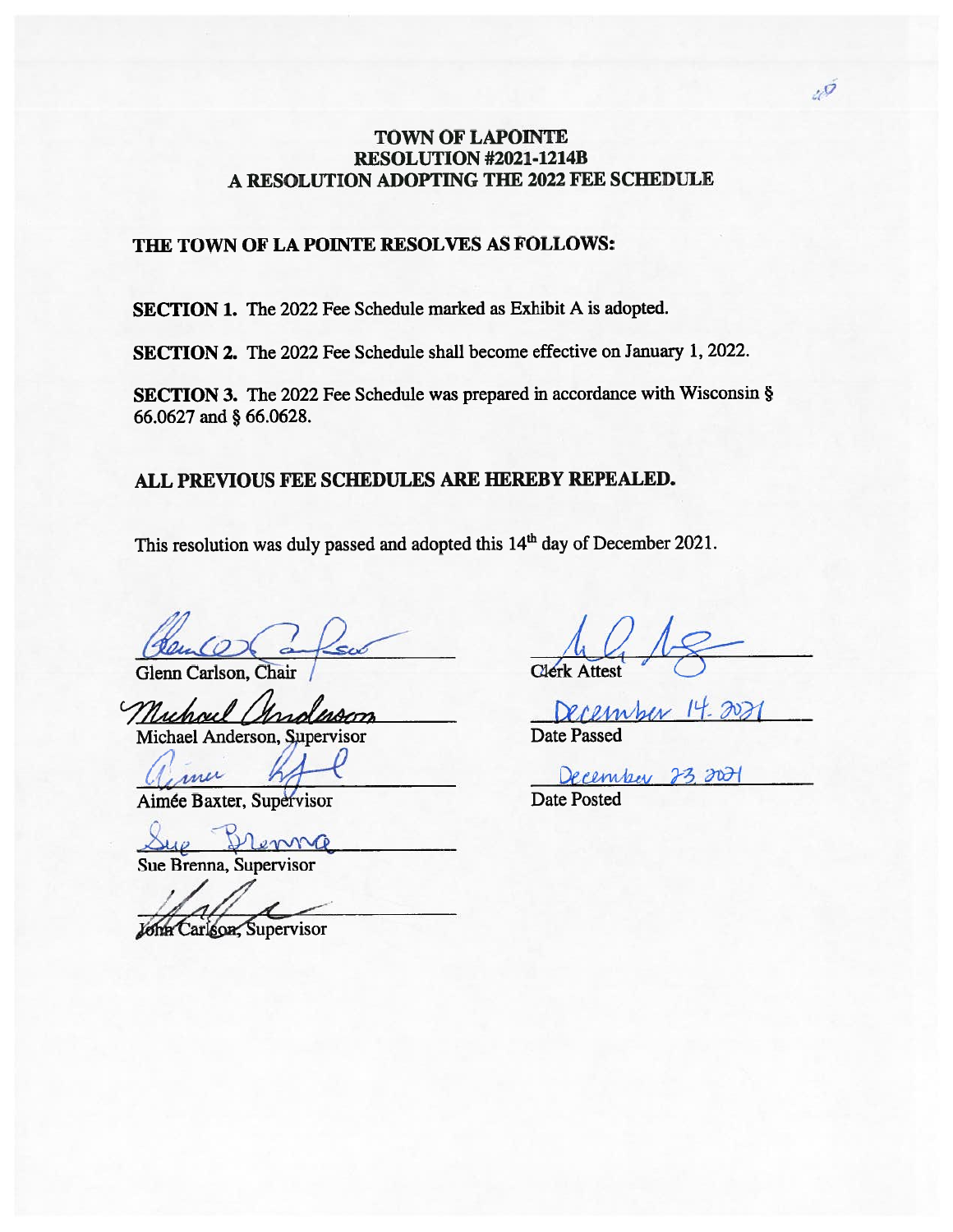Approved by the Town Board on 12/14/2021

#### **Items requiring sales tax are noted with charges**

#### **AIRPORT**

Tie Down Fees Annual Tie Down Permit  $$210.00$  plus sales tax Nightly Tie Down Fee  $$15.00$  includes sales tax Extended Parking Permit Town Lot A Summer: 6 months 5/1 - 10/31 \$100.00 plus sales tax Winter: 6 months 11/1 - 4/30 \$100.00 plus sales tax Annual: 12 months 5/1 - 4/30 \$150.00 plus sales tax Hangar Leases Per sq. ft. of hangar

#### **DOG LICENSE FEES**

Neutered/Spayed \$5.00 Unneutered/Unspayed \$10.00

## **DOCK**

Use of Town Dock (not for town material) \$0.20/ton off loaded

#### **EMERGENCY SERVICES**

## **AMBULANCE**

Ambulance Base Charge  $$1,200.00$ Ambulance Base Charge with Lift Assist \$1,450.00 Loaded Mileage Determined by Medicare Non-Transport Charge without lift assist \$100.00 if vitals taken Non-Transport Charge with lift assist \$250.00 General Lift Assist ONLY \$150.00 Intercept with Ashland Fire Dept Billed by City of Ashland Loaded Mileage Billed by City of Ashland Special Event Charges One Ambulance and 2 EMT's for a 4 hour event \$400.00 Additional EMT/EMR for a 4 hour event \$90.00 for each additional EMT

## **FIRE DEPARTMENT**

Ice Rescue

Husky Windsled and Operator \$400.00/hour plus personnel

## **FINANCE AND TAXATION**

Accommodation Tax Permit \$20.00 Accommodation Tax due quarterly 6.5% of accommodation rental Tax Exempt Filing Fee \$20.00 filing fee per parcel (all tax exempt properties except for a church) Late Tax Exempt filing fee \$100.00 late fee if not remitted by March 31

Industrial Zone Leases 4,250 sq. ft. annual \$826.42 + December 2021 CPI-U (Consumer Price Index Urban)

\$0.548056508/sq. ft. + December 2021 CPI-U (Consumer Price Index Urban)

Kennel License  $$50.00$  for 12 dogs. Excess of 12 dogs: \$5.00/dog

\$75.00 for each additional EMR Additional EMT/EMR for an event over 4 hours \$90.00 per hour for each additional EMT \$75.00 per hour for each additional EMR

\$250.00 for each additional hour Personnel  $\frac{860.00}{h}$  and  $\frac{860.00}{h}$  and  $\frac{860.00}{h}$  and  $\frac{60.00}{h}$  and  $\frac{60.00}{h}$  and  $\frac{60.00}{h}$  and  $\frac{60.00}{h}$  and  $\frac{60.00}{h}$  and  $\frac{60.00}{h}$  and  $\frac{60.00}{h}$  and  $\frac{60.00}{h}$  and  $\frac{60.00}{h$ \$50.00/hour for each EMT \$50.00/hour for each Ice Rescue person \$200/hour for each Windsled Operator Outdoor and Refuse Burning \$10.00 per year Burning Barrel Permit Fee Water Services  $$0.03/gallon; $200 minimum$ 

 Delinquent Accommodation Tax Returns \$50.00 late filing fee plus a penalty of 10% of the tax due Revocation or suspension of tax permit \$50.00 for renewal of revoked or suspended permit Returned check charge \$50.00, may also be subject to other penalties or fees as provided by law

Administrative billing costs. 4% of the amount billed or \$10.00 whichever is greater

(Not for routine billing such as permits, leases, public record requests, etc.)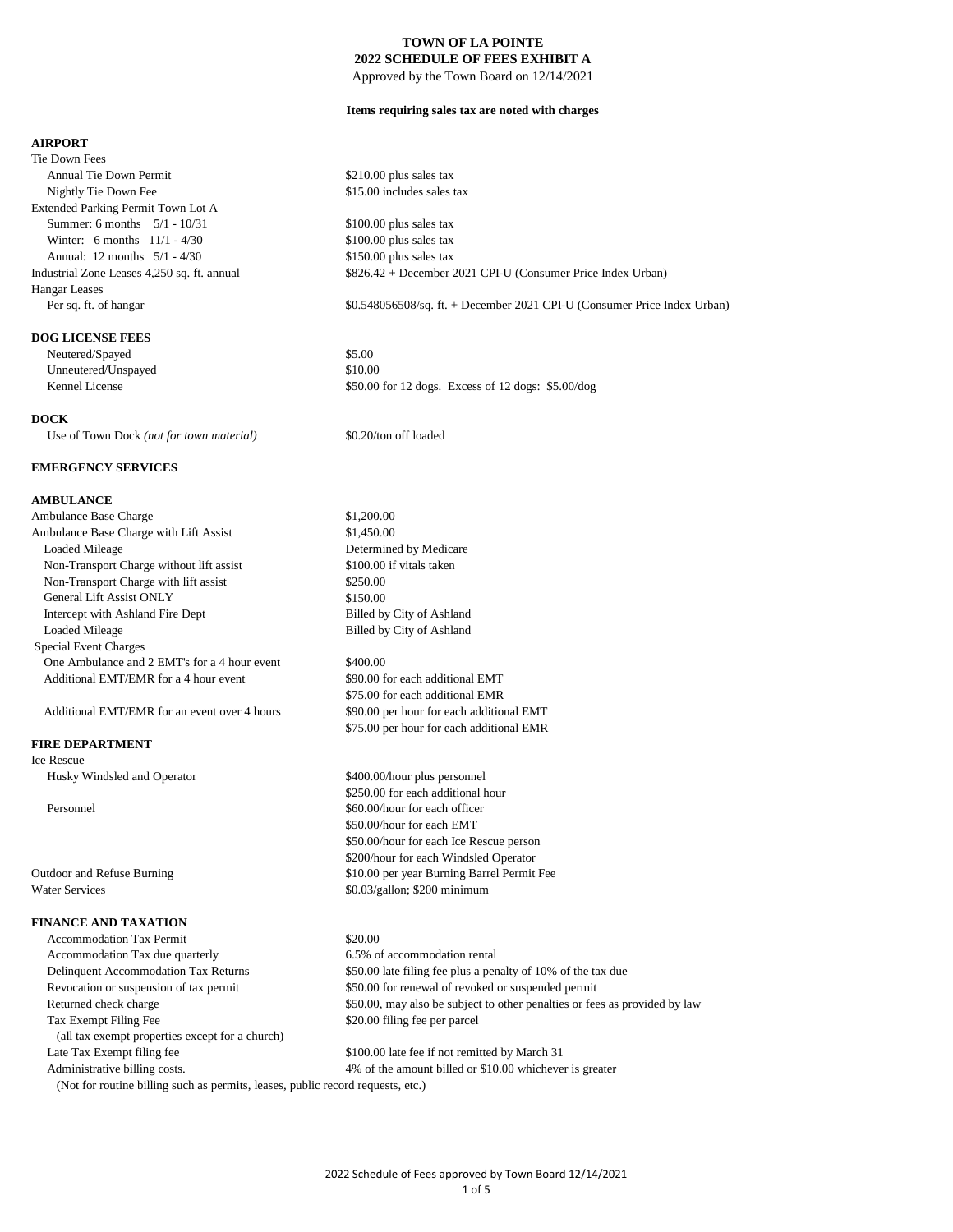Approved by the Town Board on 12/14/2021

#### **Items requiring sales tax are noted with charges**

## **GREENWOOD CEMETERY FEES**

| Burial (Vault)                                     |                    |
|----------------------------------------------------|--------------------|
| May 1 - Oct. 31                                    | \$1,500.00         |
| Sexton: \$500.00                                   |                    |
| Town: \$1,000.00                                   |                    |
| Winter Burial Nov. 1 - Apr. 30                     | \$1,750.00         |
| Sexton: \$550.00                                   |                    |
| Town: \$1200.00                                    |                    |
| Burial (Cremains) excavation up to 18" x 18" x 18" |                    |
| May 1 - Oct. 31                                    | \$400.00           |
| Sexton: \$200.00                                   |                    |
| Town: \$200.00                                     |                    |
| Winter Burial Nov. 1 - Apr. 30                     | \$550.00           |
| Sexton: \$250.00                                   |                    |
| Town: \$300.00                                     |                    |
| Excavations larger than 18" x 18" x 18"            | \$50.00            |
| <b>Burial Plot</b>                                 | \$750.00/gravesite |
| Deed Transfers                                     | \$25.00            |
|                                                    |                    |

## **INTOXICATING LIQUOR AND FERMENTED MALT BEVERAGES**

6 month "Class A" "Class B" Class "B" or "Class C" licenses "Class A" \$250.00 §125.51 Reserve "Class B" Retail sale of fermented malt beverages (beer) and Intoxicating liquor by the glass Special Town Board meeting specifically for review/decision/issuance of liquor license apps including: Class "A", "Class A", Class "B", "Class B", Reserve "Class B", "Class C", operators or provisional operators license §125.25 Class "A" Retail Fermented Malt Beverages for consumption off the premise and in original packaging (beer) §125.26 Class "B" Retail Fermented Malt Beverages for consumption on or off the premises (beer) §125.51 "Class C" Retail sale of wine by the glass on the premises §125.51 "Class A" Retail sale of Intoxicating liquor for consumption off the premises and only in original packages or containers §125.51 "Class B" Retail Intoxicating liquor for consumption on premises by the glass §125.51 "Class B" license for a full service restaurant with interior seating capacity of 300 or more persons

§125.17 Operator License. *License is good for two years* \$27.00 includes background check (Fee presently charged for publishing by the Ashland Daily Press) §125.17(4) Temporary Operator License. Issued only to persons employed by or donating their services to nonprofit corporations. Limited to one license per year. Valid from 1 to 14 days §134.65 Cigarette and Tobacco Products Retail License §125.04 Publishing Fee §125.26 Temporary Class "B" (Picnic) Beer and/or Wine to be sold at picnics by clubs §125.17 Provisional Operator license issued to applicants enrolled in responsible beverage server training course

§125.06 Change of Agent \$17.00 includes background check §66.0433 Non-Intoxicating Beverage License (soda/water)

## **MATERIALS RECOVERY FACILITY**

| Garbage                                            | \$5.00 per 13 gallon bag                                   |
|----------------------------------------------------|------------------------------------------------------------|
|                                                    | \$7.00 per 20 gallon bag                                   |
|                                                    | $$10.00$ per 33 gallon bag                                 |
|                                                    | $$12.00$ per 55 gallon bag                                 |
|                                                    | Garabage: The bag size will be determined by MRF Attendant |
| Mattresses & Box Springs                           | \$20.00 per single                                         |
|                                                    | \$25.00 per double                                         |
|                                                    | \$30.00 per queen                                          |
|                                                    | $$35.00$ per king                                          |
| All Furniture; couch, chair, recliner, table, etc. | \$35.00 each                                               |
| TV's and Computers less than 30"                   | \$35.00 each                                               |
| TV's and Computers more than 30"                   | \$55.00 each                                               |
| All other electronics                              | \$1.00 per pound                                           |
| <b>Burn Barrel Contents</b>                        | \$10.00 per 33 gallon container                            |
|                                                    |                                                            |

\$200.00 \$100.00 yearly \$100.00 yearly \$100.00 yearly \$500.00 yearly \$500.00 yearly \$500.00 yearly \$500.00 yearly "Class B" \$250.00 Class "B" \$ 50.00 "Class C" \$ 50.00 \$10.00 each \$15.00 yearly \$10.00

\$100.00 yearly \$25.00 yearly

\$10.00 yearly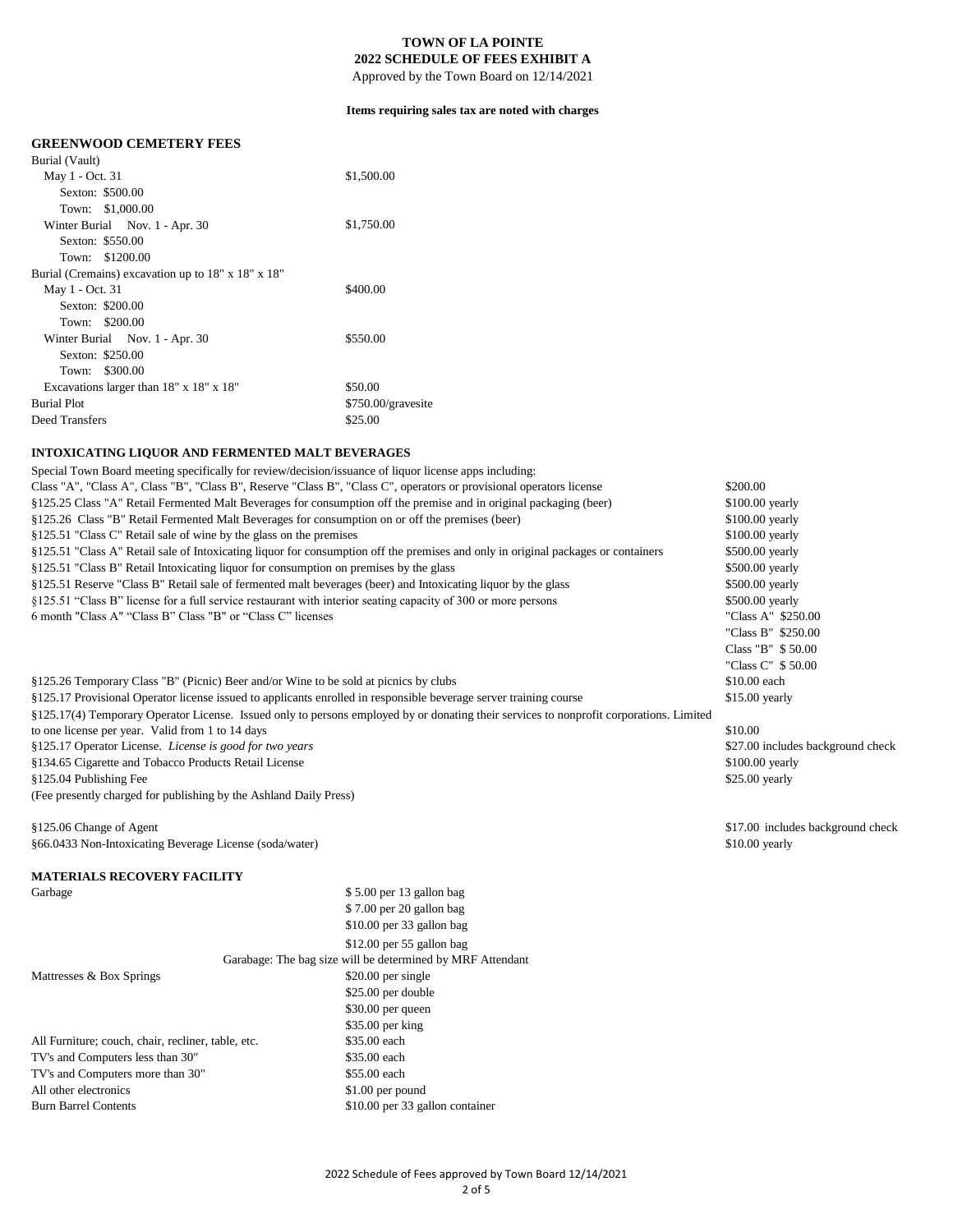Approved by the Town Board on 12/14/2021

**Items requiring sales tax are noted with charges**

## **MATERIALS RECOVERY FACILITY, CON'T**

| Demolition & Construction                                                                       | Pick-up Load<br>\$150.00<br>One-Ton Truck<br>\$250.00               |  |
|-------------------------------------------------------------------------------------------------|---------------------------------------------------------------------|--|
|                                                                                                 | Five-Yard Truck \$400.00                                            |  |
|                                                                                                 | The amount charged will be at the discretion of the MRF Attendants. |  |
| Scrap Metal                                                                                     | \$100.00 per pick-up load depending on weight                       |  |
|                                                                                                 | The amount charged will be at the discretion of the MRF Attendants. |  |
|                                                                                                 | RESERVE THE RIGHT TO REFUSE ANY LOAD LARGER THAN A PICK-UP LOAD     |  |
| Business Recyclables (must be in clear bags)                                                    |                                                                     |  |
| Sorted Recyclables                                                                              | \$5.00 per bag/container                                            |  |
| <b>Unsorted Recyclables</b>                                                                     | \$10.00 per bag/container                                           |  |
|                                                                                                 | Only aluminum cans, paper and cardboard will be free                |  |
| Major Commercial Appliances                                                                     | $$50.00 - $150.00$                                                  |  |
| Major Appliances                                                                                |                                                                     |  |
| Fridgerator, Freezer, Etc.                                                                      | \$50.00                                                             |  |
| $A/C$ units                                                                                     | \$30.00                                                             |  |
| <b>Microwaves</b>                                                                               | \$10.00 - \$35.00                                                   |  |
| <b>Lawn Mowers</b>                                                                              |                                                                     |  |
| <b>Push Lawnmower</b>                                                                           | $$10.00 + $10$ if not drained of fluids                             |  |
| Riding Lawnmower without tires                                                                  | $$30.00 + $10$ if not drained of fluids                             |  |
| Riding Lawnmower with tires                                                                     | $$80.00 + $10$ if not drained of fluids                             |  |
| Grills                                                                                          | No fee                                                              |  |
| Excersise bikes/equipment/treadmills                                                            | $$10.00 - $35.00$                                                   |  |
|                                                                                                 | The amount charged will be at the discretion of the MRF Attendants. |  |
| <b>Bicycles</b>                                                                                 | No fee                                                              |  |
| <b>Boats</b>                                                                                    | $$25.00 - $400.00$ depending on size                                |  |
|                                                                                                 | The amount charged will be at the discretion of the MRF Attendants. |  |
|                                                                                                 | RESERVE THE RIGHT TO REFUSE BOATS LARGER THAN 20 FEET               |  |
|                                                                                                 | MUST CONTACT MRF SUPERVISOR PRIOR TO BRINGING A BOAT TO THE MRF     |  |
| <b>Lead Acid Batteries</b>                                                                      | \$10.00                                                             |  |
| Tires with or without rims                                                                      | \$20.00                                                             |  |
| Drain Oil                                                                                       | \$1.00 per gallon                                                   |  |
| Oil Filters                                                                                     | \$1.50 each                                                         |  |
| <b>Fryer Grease</b>                                                                             | \$0.50 per gallon                                                   |  |
| Antifreeze                                                                                      | \$1.50 per gallon                                                   |  |
| <b>Bulk Glass</b>                                                                               | \$5.00 per 33 gal. to 55 gal. drum/bag                              |  |
| Paint - Haz Mat                                                                                 | \$5.00 - \$50.00/gallon depending on material                       |  |
| Fluorescent tubes                                                                               | \$3.00 4 feet and under                                             |  |
|                                                                                                 | \$5.00 5 feet and over                                              |  |
| P.C.B Ballast                                                                                   | $$2.00$ /pound                                                      |  |
| Non P.B.C. Ballast                                                                              | $$1.50$ /pound                                                      |  |
| <b>Punch Cards</b>                                                                              |                                                                     |  |
| \$25 value                                                                                      | \$20.00                                                             |  |
| \$50 value                                                                                      | \$40.00                                                             |  |
| \$200 value                                                                                     | \$160.00                                                            |  |
| MRF will accept cards, boats, trailers and other large items based on the value of scrap metal. |                                                                     |  |

\$50 fee for vehicles not drained of fuel/fluids

## **NON MOTORIZED VESSELS (NMV) Annual Fee 7/1/22 - 6/30/23**

| New NMV Permit Application            | \$150.00                             |
|---------------------------------------|--------------------------------------|
| Renewal NMV permit                    | \$25.00/permit/year                  |
| NMV Impound Lot                       | \$50.00 hauling fee plus \$25.00/day |
| <b>Commercial NMV Business Permit</b> | \$40.00                              |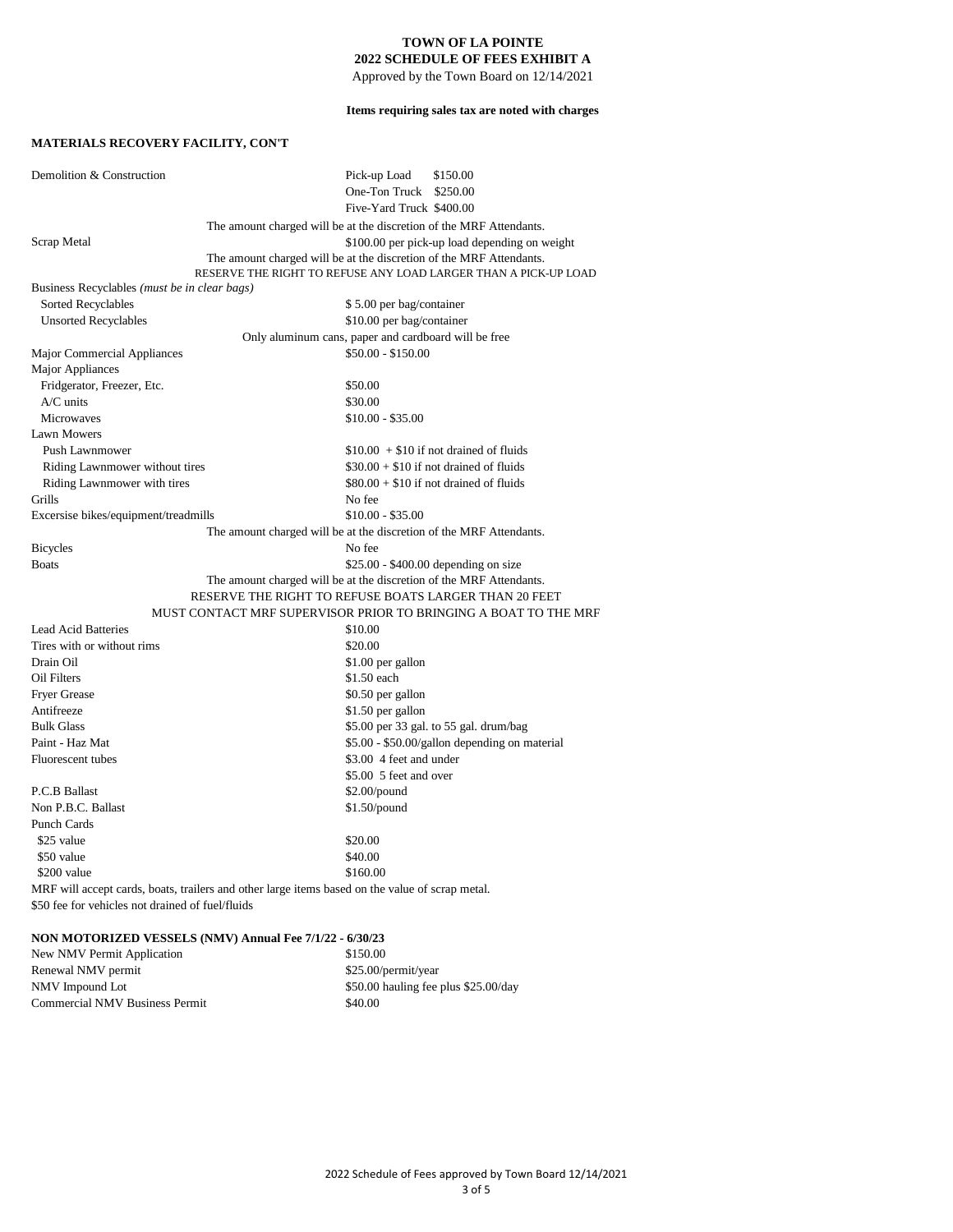Approved by the Town Board on 12/14/2021

## **Items requiring sales tax are noted with charges**

## **PARK AND REC FACILITY RENTALS**

| Campground Fees                                                                                                                   |                                               |  |
|-----------------------------------------------------------------------------------------------------------------------------------|-----------------------------------------------|--|
| Tents (no more than 2 tents/site)                                                                                                 | \$33.00/night includes sales tax              |  |
| RVs.                                                                                                                              | \$40.00/night includes sales tax              |  |
| Shelter and Building Rentals                                                                                                      |                                               |  |
| <b>Rec Center Shelter</b>                                                                                                         | \$125.00/day plus sales tax                   |  |
| Rec Center Building                                                                                                               | \$125.00/day plus sales tax                   |  |
| Joni's Beach Shelter                                                                                                              | \$125.00/day plus sales tax                   |  |
| Big Bay Town Park Shelter                                                                                                         | \$125.00/day (four hour limit) plus sales tax |  |
| <b>Refundable Security Deposit</b>                                                                                                | \$125.00 plus sales tax                       |  |
| Fees waived for Non-Profit $501(c)(3)$ organization - must be listed as La Pointe property owner and submit IRS letter of status. |                                               |  |
| Security deposit required even if fees are waived.                                                                                |                                               |  |

#### **PRINTING AND COPYING FEES**

| $81/2 \times 11$                                                 | \$0.35/page - includes sales tax        |
|------------------------------------------------------------------|-----------------------------------------|
| $11 \times 17$                                                   | \$0.50/page - includes sales tax        |
| <b>Computer Disks or Flash Drives</b>                            | $$10.00/disk - includes sales tax$      |
| Fax - including toll free numbers (outgoing)                     | \$0.50/page - includes sales tax        |
| Fax (incoming)                                                   | \$0.35/page - includes sales tax        |
| Certified Copies (originals only)                                | \$0.25 each page requiring seal         |
| <b>Public Record Requests</b>                                    | \$30.00/hr                              |
| Copies for Public Records Request                                | \$0.33/page                             |
| (Sales tax not charged on copies for public records request)     |                                         |
| There shall be no charge for locating a record unless the actual |                                         |
| Code of Ordinances                                               | \$10.00 on Computer Disk or Flash Drive |
| (also available on Town website: townoflapointewi.gov)           |                                         |
| <b>POLICE DEPARTMENT</b>                                         |                                         |

## Computer Disks or Flash Drives \$10.00 Fingerprinting \$10.00 Process Serving  $$60.00$

## **SPECIAL EVENT PERMITS** per Chapter 347: Section 347-12(A)(B)

Vehicle Crash Report \$5.00

| Application required for planned events but does not include |                                       |                               |
|--------------------------------------------------------------|---------------------------------------|-------------------------------|
|                                                              | 2 separate checks: 1 check for permit | Permit \$150.00               |
|                                                              | 1 check for deposit                   | Deposit \$100.00 (refundable) |
| Please note: This permit includes agreement to pay for the   |                                       |                               |

#### **VEHICLES AND TRAFFIC**

| Extended Parking Permit Town Lot A        |                                                                   |
|-------------------------------------------|-------------------------------------------------------------------|
| Summer: 6 months $5/1 - 10/31$            | \$100.00 plus sales tax                                           |
| Winter: 6 months $11/1 - 4/30$            | \$100.00 plus sales tax                                           |
| Annual: 12 months $5/1 - 4/30$            | $$150.00$ plus sales tax                                          |
| Extended Parking Permit Town Lots R and W | \$40.00/month plus sales tax                                      |
| Impound Lot                               | \$25.00/day for each vehicle, trailer and other personal property |

#### **ZONING PERMIT FEES**

| Town of La Pointe Land Use Permit                     | $$75.00 + $0.25$ /sq. ft.            |
|-------------------------------------------------------|--------------------------------------|
| Extension (see application)                           | \$50.00                              |
| Transfer                                              | \$50.00                              |
| Nonrefundable Land Use Permit Fee                     | \$50.00                              |
| County Land Use Permit                                | Refer to Ashland County Fee Schedule |
| (for land that is within 1,000 feet of the lakeshore) |                                      |
| Board of Appeals                                      | \$750.00                             |
| Variance Request                                      | \$750.00                             |
| <b>Conditional Use Permit</b>                         | \$750.00                             |
| Petition for Zoning Map/Text Change                   | \$1,500.00                           |
|                                                       |                                      |